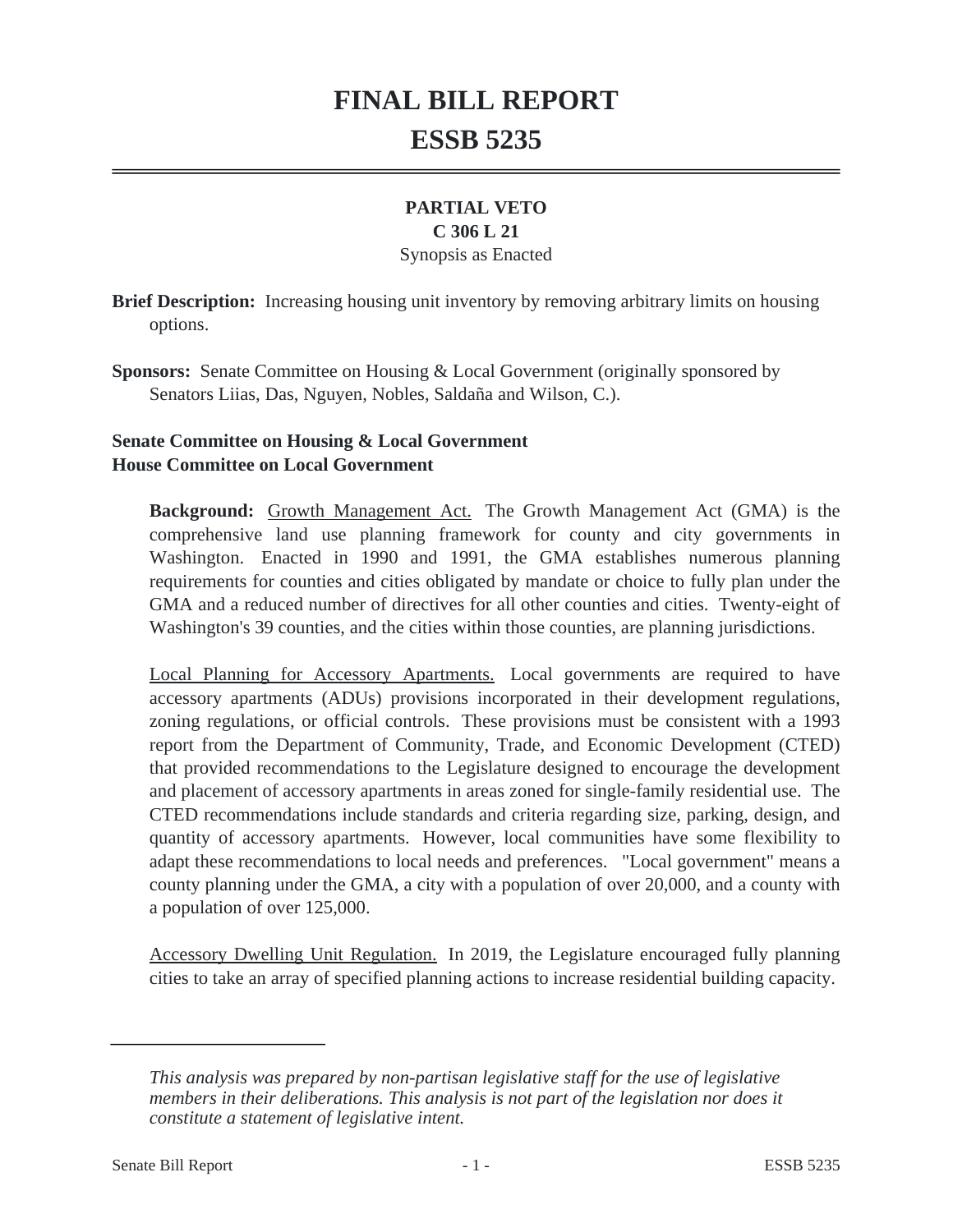Specified planning actions relating to ADUs include authorizing attached and detached ADUs on all parcels containing single-family homes on lots of a certain size.

In 2020, the Legislature required any city within a county planning under the GMA, that has not adopted or substantively amended its ADU regulations within the previous four years, to adopt or amend ordinances, regulations, or other official controls that do not require the provision of off-street parking for ADUs within 0.25 mile of a major transit stop, with exceptions.

Unrelated Occupants. Many local ordinances make a distinction between what constitutes family and unrelated persons, usually with a limit on the total number of unrelated individuals when regulating residential uses in single or multi-family zones. A local jurisdiction can limit the number of unrelated individuals living together as long as it does not conflict with the Federal Fair Housing Act or any state laws regulating certain group living arrangements. For example, adult family homes are regulated under state law as residential homes in which persons provide personal care, special care, room, and board to qualifying persons. Adult family homes consist of at least one, but no more than six adults who are not related by blood or marriage to the persons providing services.

Some local ordinances set occupancy limits for short-term rentals, or, as defined in state statute with exceptions, any lodging use, that is not a hotel or motel or bed and breakfast, in which a dwelling unit, or portion thereof, is offered or provided to a guest by a short-term rental operator for a fee for fewer than 30 consecutive nights. Any short-term rental operator who offers a dwelling unit, or portion thereof, for short-term rental use must post the maximum occupancy limit for the unit in a conspicuous place.

There is a federal prohibition on limiting the number of related persons or family residing together pursuant to the United States Supreme Court case, *Moore v. City of East Cleveland* (1977).

**Summary:** Accessory Dwelling Unit Regulation. Certain definitions concerning the regulation of ADUs relating to the provision of off-street parking within 0.25 mile of a major transit stop are modified, including clarifying that a detached ADU is one that is on the same property as a single-family housing unit, duplex, triplex, townhome, or other housing unit and clarifying that a major transit stop includes stops for a bus or other transit mode providing actual fixed route service at intervals of at least fifteen minutes for at least five hours during peak hours of operation on weekdays. In addition, owner is defined as any person who has at least 50 percent ownership in a property on which an ADU is located, and short-term rental is defined as a lodging use, that is not a hotel, motel, or bed and breakfast, in which the dwelling unit is offered or provided to a guest by a short-term rental operator for a fee for fewer than 30 consecutive nights.

Unrelated Occupants. Cities, towns, code cities, and counties may not regulate or limit the number of unrelated persons that may occupy a household or dwelling unit except for any